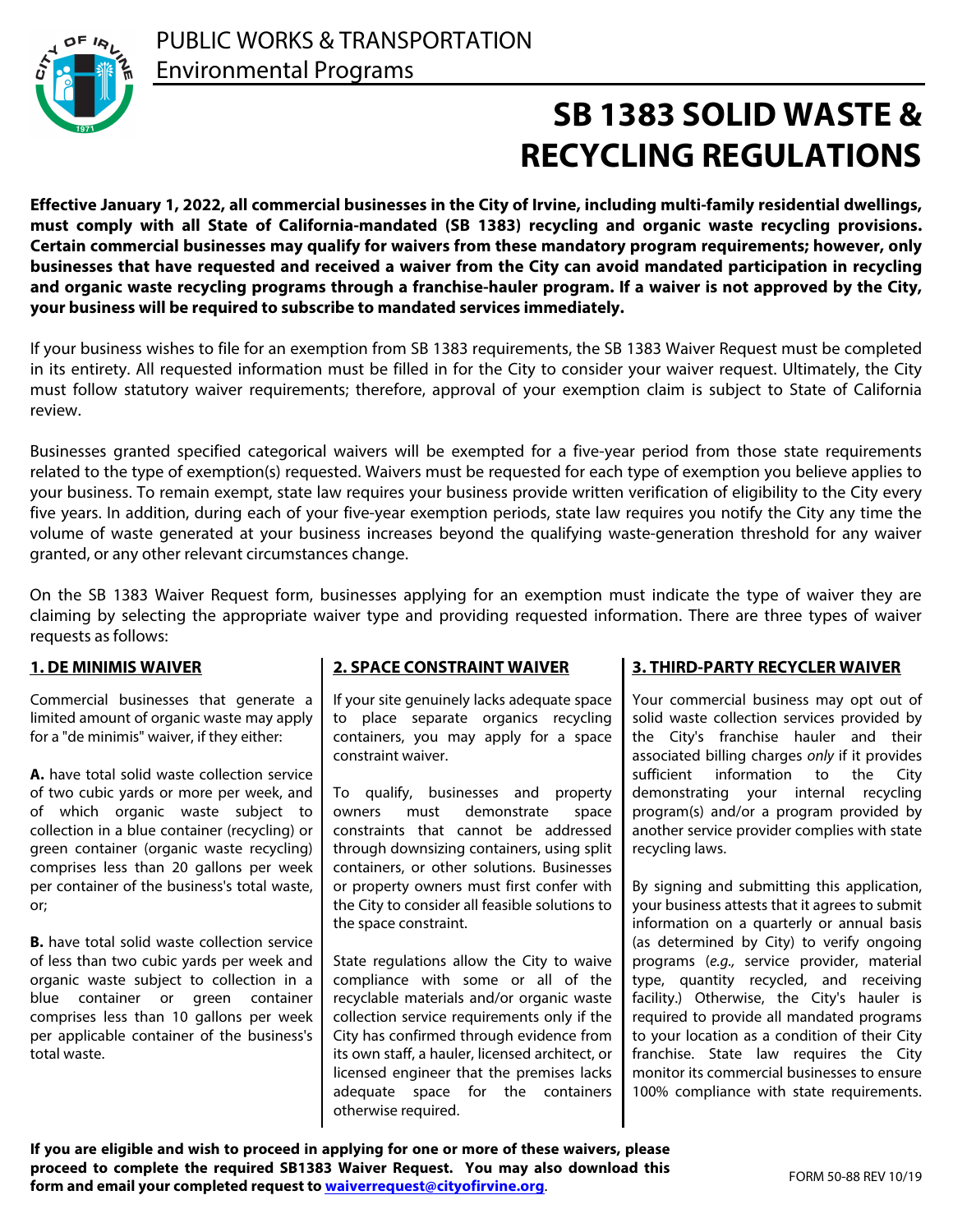

## **SB 1383 WAIVER REQUEST**

| <b>APPLICANT INFORMATION</b>                                                                                 |                                                                  |                          |                                  | <b>PROPERTY OWNER</b>          |                  |                 |                                  |
|--------------------------------------------------------------------------------------------------------------|------------------------------------------------------------------|--------------------------|----------------------------------|--------------------------------|------------------|-----------------|----------------------------------|
| BUSINESS or MULTI-FAMILY COMPLEX PHYSICAL ADDRESS                                                            |                                                                  |                          |                                  | PROPERTY OWNER OR LEASE HOLDER |                  |                 |                                  |
|                                                                                                              |                                                                  |                          |                                  |                                |                  |                 |                                  |
| <b>BUSINESS or MULTI-FAMILY COMPLEX NAME</b>                                                                 |                                                                  |                          |                                  | <b>PHONE*</b>                  |                  |                 |                                  |
|                                                                                                              |                                                                  |                          |                                  |                                |                  |                 |                                  |
| <b>BUSINESS LICENSE NO.</b>                                                                                  |                                                                  |                          |                                  | EMAIL*                         |                  |                 |                                  |
|                                                                                                              |                                                                  |                          |                                  |                                |                  |                 |                                  |
| <b>BUSINESS OFFICE MAILING ADDRESS</b>                                                                       |                                                                  |                          |                                  | OWNER ADDRESS*                 |                  |                 |                                  |
|                                                                                                              |                                                                  |                          |                                  |                                |                  |                 |                                  |
| <b>CITY</b>                                                                                                  |                                                                  | <b>STATE</b>             | <b>ZIP</b>                       | <b>CITY</b>                    |                  | <b>STATE</b>    | <b>ZIP</b>                       |
|                                                                                                              |                                                                  | $\vert \textbf{I} \vert$ |                                  |                                |                  |                 | $\vert \textbf{I} \vert$         |
|                                                                                                              |                                                                  |                          |                                  |                                |                  |                 |                                  |
| <b>CONTACT INFORMATION</b>                                                                                   |                                                                  |                          |                                  |                                |                  |                 |                                  |
| Provide the designated business representative where waiver approval or rejection notice is to be delivered. |                                                                  |                          |                                  |                                |                  |                 |                                  |
| NAME/TITLE                                                                                                   |                                                                  |                          | <b>PHONE*</b>                    |                                | EMAIL*           |                 |                                  |
|                                                                                                              |                                                                  |                          |                                  |                                |                  |                 |                                  |
| <b>WAIVER TYPES</b>                                                                                          |                                                                  |                          |                                  |                                |                  |                 |                                  |
| Check the appropriate box(es) and provide answers to ALL questions for the requested waiver type(s).         |                                                                  |                          |                                  |                                |                  |                 |                                  |
|                                                                                                              | <b>DE MINIMIS WAIVER</b>                                         |                          |                                  |                                |                  |                 |                                  |
|                                                                                                              | 1. Average number of employees onsite:                           |                          |                                  |                                |                  |                 |                                  |
| 2. Average number of employees that eat meals/snacks onsite:                                                 |                                                                  |                          |                                  |                                |                  |                 |                                  |
| 3. Does your business have a cafeteria providing meals to employees? [<br>YES<br><b>NO</b>                   |                                                                  |                          |                                  |                                |                  |                 |                                  |
|                                                                                                              | 4. Contracted solid waste collection service provider name:      |                          |                                  |                                |                  |                 |                                  |
|                                                                                                              | 5. Contracted landscape service provider name:                   |                          |                                  |                                |                  |                 |                                  |
|                                                                                                              |                                                                  |                          |                                  |                                |                  |                 |                                  |
|                                                                                                              | 6. Contracted landscape service provider contact/representative: |                          |                                  |                                |                  |                 |                                  |
|                                                                                                              | 7. Weekly trash and recycling collection service levels:         |                          |                                  |                                |                  |                 |                                  |
|                                                                                                              | <b>BIN TYPES</b>                                                 | <b>QUANTITY</b>          | <b>COLLECTIONS</b><br>(Per week) |                                | <b>BIN TYPES</b> | <b>QUANTITY</b> | <b>COLLECTIONS</b><br>(Per week) |
| <b>TRASH</b>                                                                                                 | <b>DUMPSTERS</b>                                                 |                          |                                  | <b>RECYCLING</b>               | <b>DUMPSTERS</b> |                 |                                  |
|                                                                                                              | <b>CARTS</b>                                                     |                          |                                  |                                | <b>CARTS</b>     |                 |                                  |